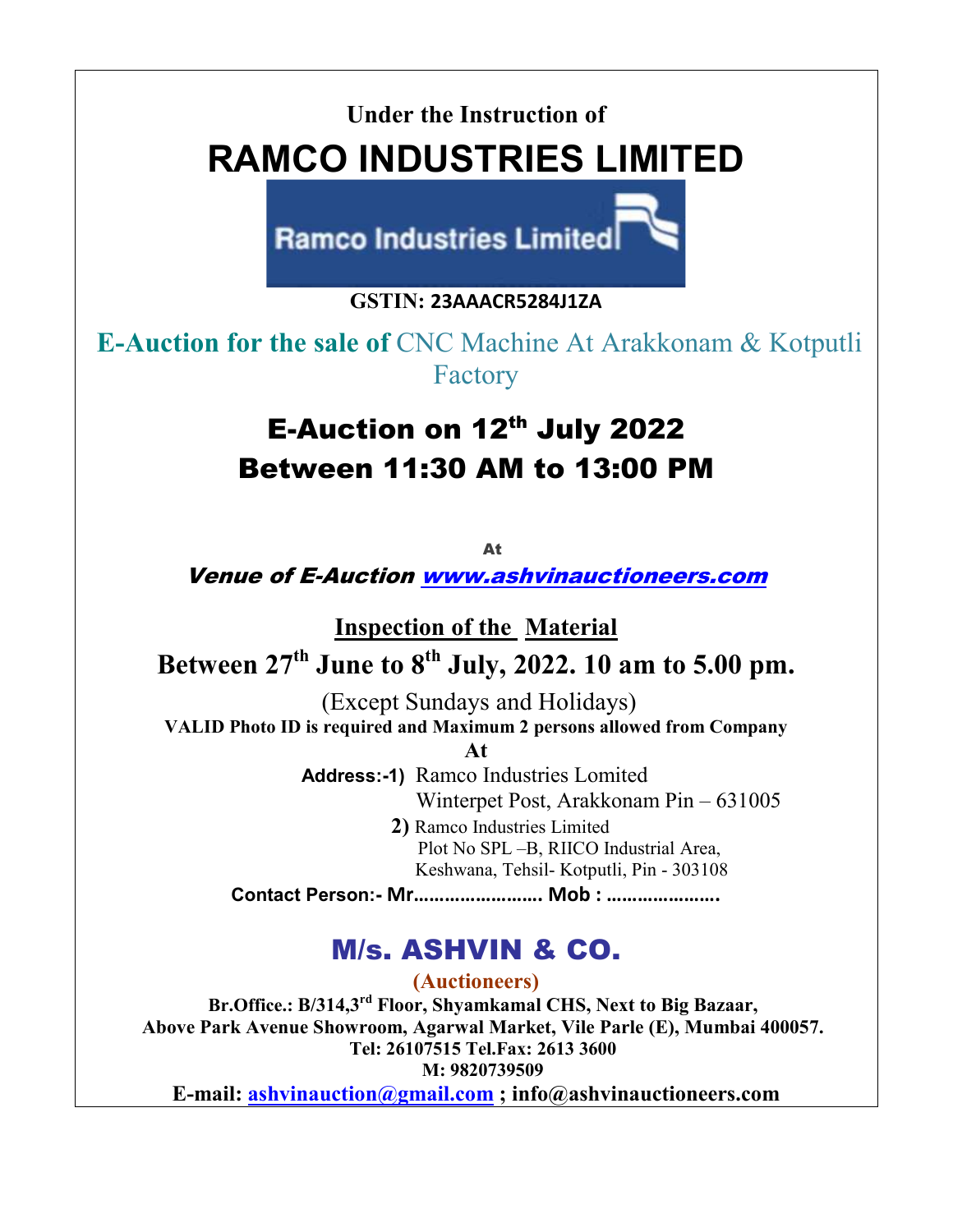#### **Instruction to Bidders:-**

- **1)** The intending Bidders shall have to register on the website of www.ashvinauctioneers.com by Clicking on to the NEW USER.
- 2) Fill up the registration form.
- 3) Take out the print out of the registration form on Company's/private letter head.

 **4) Submit the hard copy of the registration form with the below mentioned documents** :-

> **a) Pan Card of Proprietor OR Pan card of Company a-i) Pan Card of Partners / Directors**

- **a-ii) Pan Card of Authorized person with Authority letter**
- **b) Photographs of signing authority.**
- **c) GST Registration**
- **d) ITAR latest filed Income Tax copy.**

 **All the above documents have to be self-attested.** 

**5) The registration form shall have to be submitted along with nonrefundable registration fee of Rs. 11,111 + 18% GST (2000) = 13,111/- Demand Draft in the name Ashvin & Co. Demand Drafts shall be submitted in the office of Auctioneers Ashvin & Co. Mumbai Office.**

**6) Rupees 1,00,000/- for** section 1, & Rs. 1,00,000/- for Section 2 as specified in the list for & E-Auction in the form of Demand Draft in favor of **Ramco Industries ltd.,** payable at **Par** shall have to be submitted in the office of Ashvin & Co office at Mumbai before 5 PM on  $11^{th}$  July 2022.

7) Taxes & any other statutory levies extra as applicable.

8) For successful bidder/s CMD will be converted as security deposit

9) Approved Bidder has to make the 100% payment as per materials of available at **Ramco Industries Ltd.** and take the delivery within 7 working days.

10) Delivery should be taken on "AS IS WHERE IS BASIS", "AS IS WHERE IT LIE BASIS" "NO COMPLAINT BASIS" as per the Rules and Regulations Policy of **Ramco Industries Ltd.**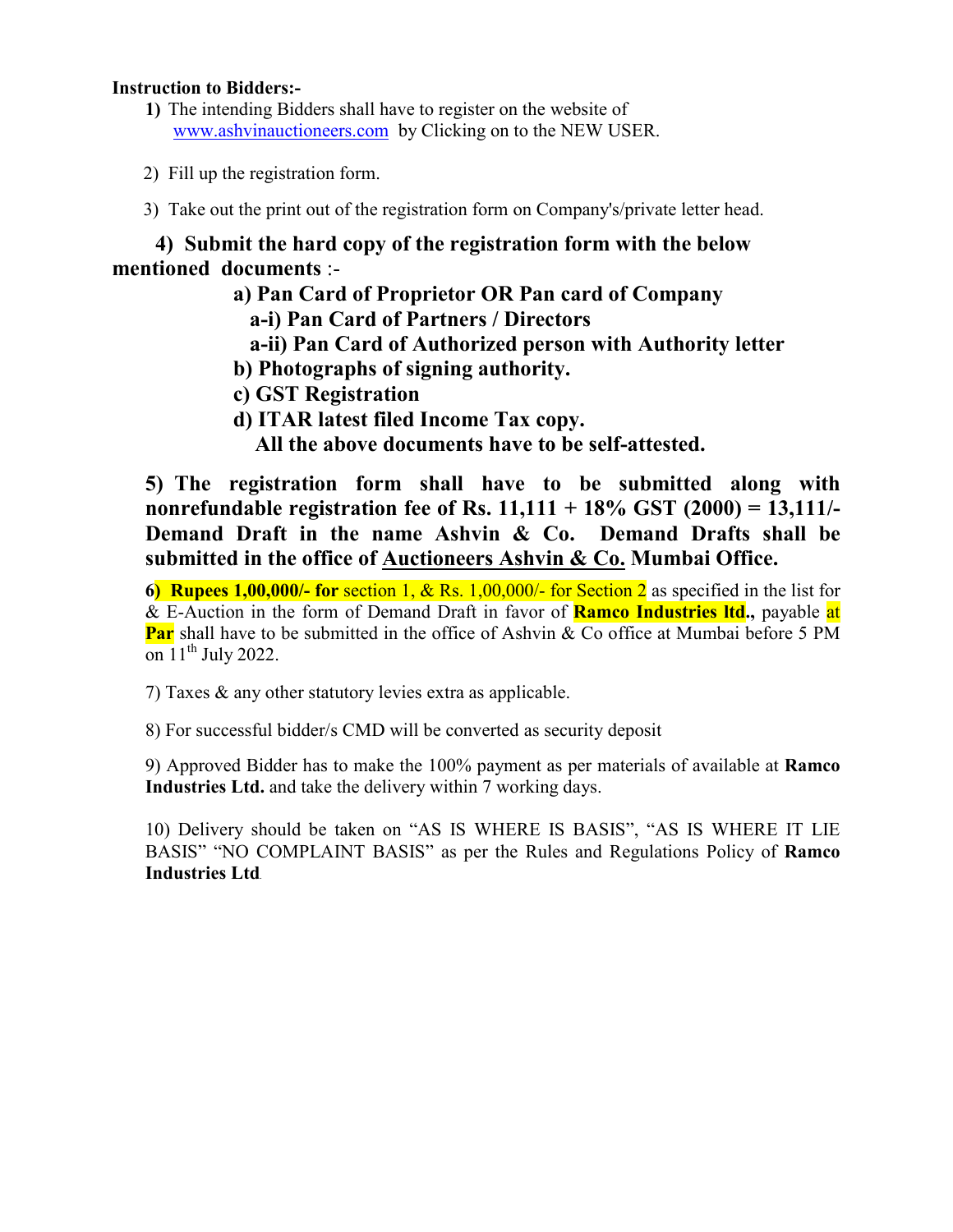#### **TERMS & CONDITIONS**

- 1. The Assets are being sold on "AS IS WHERE IS BASIS", "AS IS WHERE IT LIE BASIS" "NO COMPLAINT BASIS" under the instructions from the. The highest amongst the E-Auction are subject to confirmation by the Management of **Ramco Industries Ltd.** The quantities, qualities, sizes, measurements, number and weights, whether announced verbally at the time of sale or specified in the catalogues are approximate. All goods are sold on the assumption that the bidders have inspected the goods and know what they are buying whether they have actually inspected the goods or not. Neither the Auctioneer nor **Ramco Industries**  Ltd. Give any guarantee, warrantee, or undertake any responsibility for make, manufacture, description, quality, condition, size, weight, grade, accuracy, soundness  $&$  completeness etc of the goods.
- 2. The **materials** can be inspected by the intending buyers on **27th June 2022 to 8th July 2022.**
- 3. No sale shall be invalidated by reasons of any defect or fault in any of the goods or lots, by reasons of any defect or fault in the description thereof in the catalogue or particulars or faults in or error in description. Neither the Auctioneer nor the Management of is responsible for any false, misprint of any of conditions.
- 4. Lots may be sold bigger, smaller or joint lots than those mentioned in the e-auction Catalogue.
- 5. **Ramco Industries Ltd.** Shall affect the delivery of the materials on realization of full payment of the sale.
- **6. The Weight or Number, quantity against the respective Lots in annexure are indicated approximately no permission for counting, as well as No weightment which in actual may turn out to be more or less than the indicated quantity. In case of actual quantity turning out to be less than the indicated quantity after due completion of the lifting by the Buyer within the stipulated period, the Buyer shall not be entitled to claim any damages, loss of interest or compensation on any other account.**
- 7. Delivery should be taken on "AS IS WHERE IS BASIS", "AS IS WHERE IT LIE BASIS" "NO COMPLAINT BASIS" as per the Rules and Regulations Policy of **Ramco Industries Ltd.**
- 8. **Ramco Industries Ltd.** Rules and Regulation, Safety Precautions to be strictly followed, please note that the management of the **Ramco Industries Ltd.** The right to refuse the offer without assigning any reasons. Suppliers / bidders shall ensure adherence to the guidelines compliance information's.
- 9. Balance Payment along with taxes as applicable and delivery should be completed within time specified by **Ramco Industries Ltd.** Shall charge VAT / GST or any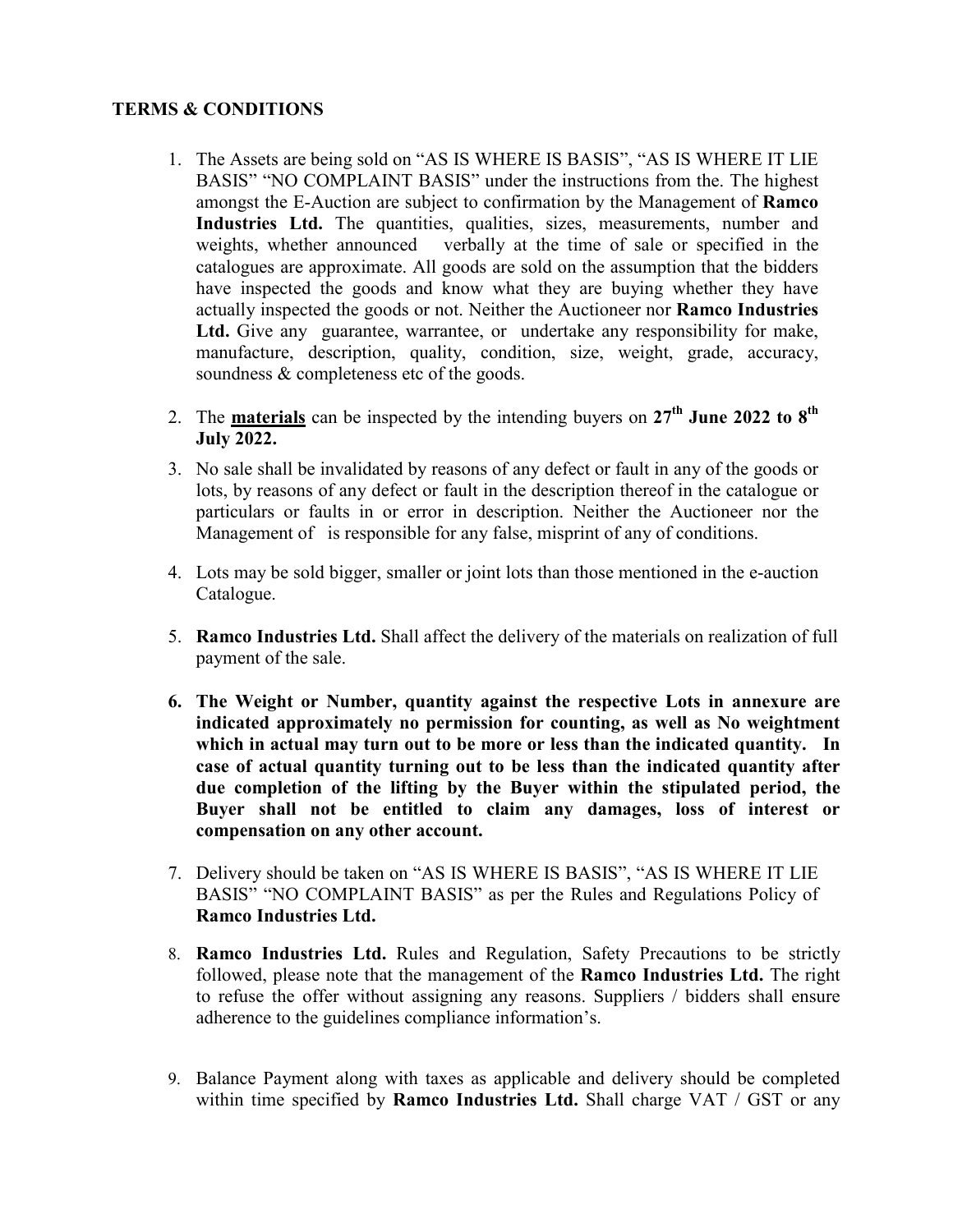statutory levies as extra as applicable and adjust the CMD of the highest bidder towards the approved bid payment will be done towards final payment and collect the balance of the amount of the bid. The Full Payment along with VAT/GST and other taxes & duties as applicable shall have to be made by the successful bidder to the **Ramco Industries Ltd.** within time specified as above and they shall take the delivery of the materials on full truck load Basis. **Transportation, whatsoever shall be at Bidder/Buyer's Cost subject to local authority of** Madhya Pradesh **policy. Transportation and Loading of the product will be in vendor scope. DG set with spares items product. Loading will be allowed up to 5PM on any working day.** No assistance will be provided by **Ramco Industries Ltd.**for shifting, lifting, etc of the sold material along with debris, insulation material, civil, stone, wooden or any type of debris. The highest bidder will have to make his own arrangement for taking away the material. If not complied with, a fine of Rs.2000/-per day is liable to be recovered by **Ramco Industries Ltd.**. The unsuccessful bidders will be refunded of their CMD immediately after of the e auction keeping H1 H2 bidders deposit aside. Refund of H2 bidder will be given only after the post Bid EMD submitted by H1 bidders. The said refund shall not carry any interest.

- 10. Goods once sold will remain at the sole risk of the Highest Bidder from the day of the Bid Accepted.
- 11. Biddings or purchases of the Assets by the eBidders are subject to rules and regulations of the **Ramco Industries Ltd.** and other laws for the time being in force.
- 12. All the eBidders should confirm, prior to filing the ebidding and satisfy themselves about the correctness of the descriptions, items, lots, etc., of the Assets. No enquiries or objections in this regard will be entertained at the time of e auction or anytime thereafter. Once an Assets is declared successful to the highest bidder amongst the Bidder, it shall be deemed that he has waived all objections to the title, description, etc., of the property.
- 13. It will be the responsibility of the successful Bidder to pay the VAT, Local Taxes, GST, etc, wherever applicable, is required to be paid by the successful bidder
- 14. Any person who is competent to contract, except a minor or lunatic person, may participate in eauction.
- 15. All e-Bidders are required to declare beforehand whether they are participating on their own or on behalf of their principals. When an e-Bidder is acting only as an agent, he has to submit an authority from his principal for participating in the eauction, which is subject to verification.
- 16. No one can participate in E-Auction without paying of proper CMD (Pre-Bid EMD).
- 17. The successful (highest) bidder amongst E-Auction, shall have to pay the balance of the bid along with taxes as applicable within time specified as above  $\&$  shall take delivery with due norms at their cost The goods shall be allowed to be removed only after realization of the amounts paid.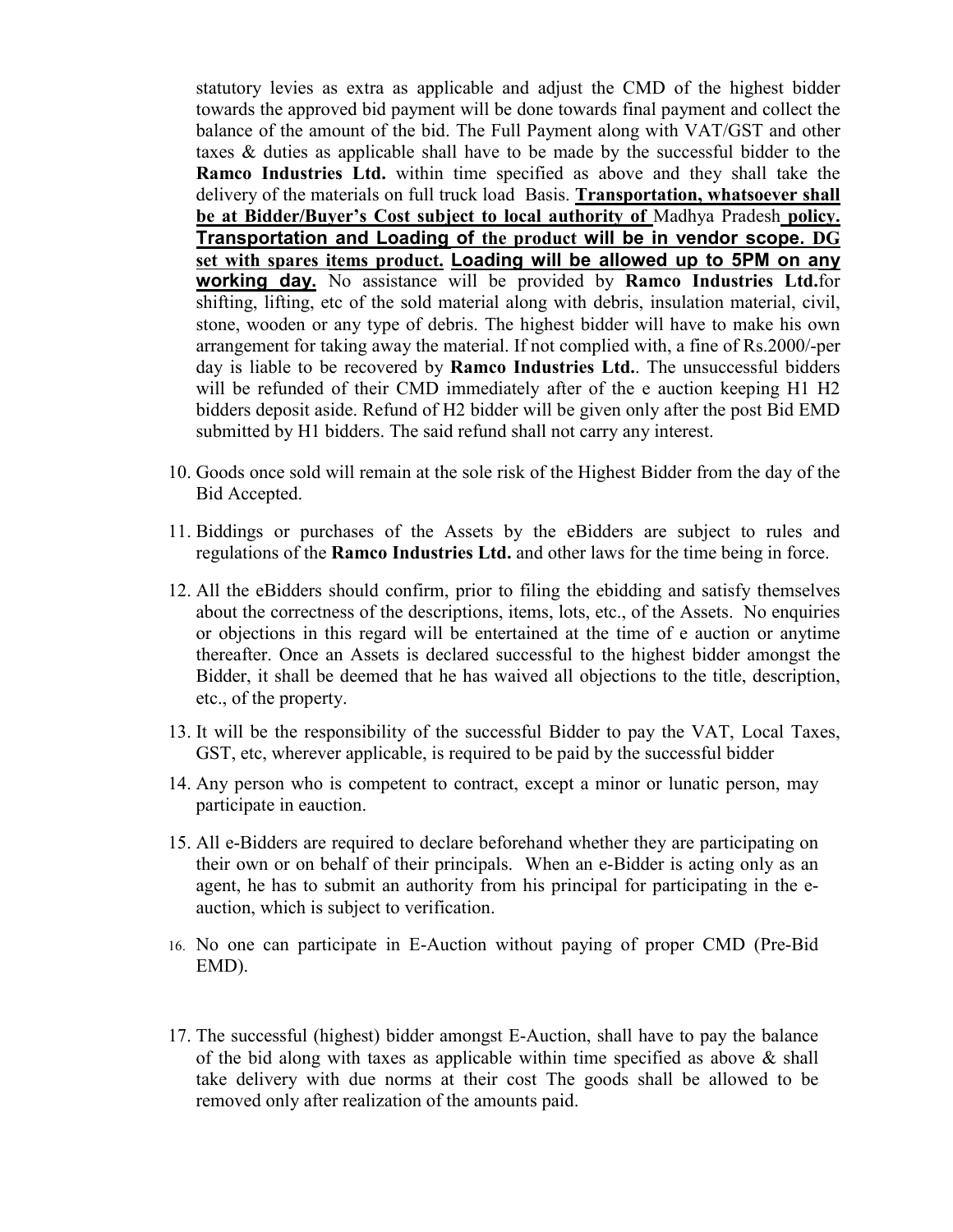- 18. Failure on the part of the successful Bidder to pay the balance bid amount within time specified as above from the date of confirmation of sale, shall result in forfeiture of the amounts (including EMD) already paid. No request for extension of time shall be entertained on any ground. The Principal / Management will be at liberty to take further action for sale of the said Assets.
- 19. All payment must be made by Demand Drafts drawn in favor of **Ramco Industries Ltd.** And payable at **Par**.
- 20. All expenses if any or as applicable, will have to be borne by the successful bidder and paid by the successful bidder to the concerned authorities.
- 21. The Management **Ramco Industries Ltd.** Reserves the right to cancel or postpone the E-Auction or to withdraw any items from the sale at any time without assigning any reason. They also reserve the right to reject any bid, including the highest bid, without assigning any reason. In such an event, the money already paid for lots will be refunded to the intending purchaser without any interest, unless the same is forfeited as above.
- 22. The Hon'ble High Courts of Madya Pradesh only shall have exclusive jurisdiction to adjudicate upon any matter arising under or relating to the e auction.
- 23. The assets shall be deemed to have been sold in the same state of conditions as they stood at the time of Sale. From the date of his taking possession / delivery, whichever is earlier, the assets so sold will be at the risk of successful bidder therefore they should take proper precaution to receive the purchased assets.
- 24. The intending successful bidder shall abide by the order / rules of the Central Government / State Government / Local Authorities as may be applicable to the Assets.
- 25. The successful bidder should mention in the Registration, the correct name(s) of purchaser(s) / purchasers in whose name / names, the assets is intended to be issued. No subsequent change or alteration of the name(s) will be allowed.
- 26. The successful bidder shall also abide by any other conditions, which may be announced by authorized Officer on behalf of **Ramco Industries Ltd.**
- 27. All Bidders shall be deemed to have acquainted themselves with the conditions of the sale and given their Bids subject to these conditions.
- 28. The successful bidder shall affect the delivery with all security of fire safety  $\&$ other precautions, so that they do not cause any structural damage to the property throughout the period of delivery. The security deposit (post bid EMD) shall be released thereafter successful completion of delivery within stipulated period.
- 29. The successful bidder and his men are subject to the Security rules of **Ramco Industries Ltd.**, in force while in the **Ramco Industries Ltd.**, premises. The successful bidder / workmen agents or representatives shall not commit any nuisance, theft or indulge in any antisocial activities in the premises and the successful bidder shall be liable for the good conduct, safety & discipline of his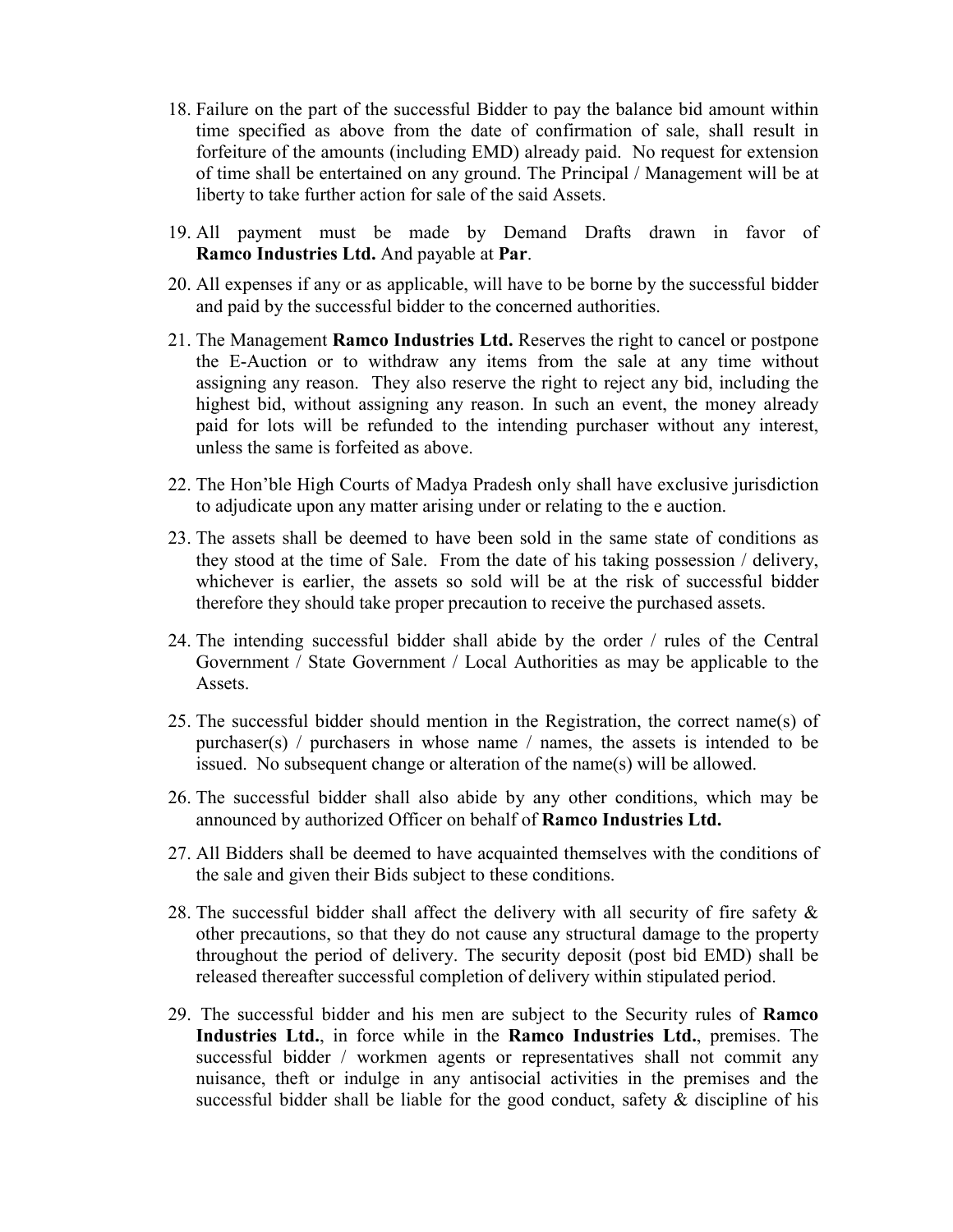workmen. In case of any such activity, delivery will be suspended and strict action as per law will be taken including forfeiture of CMD/EMD/SECURITY DEPOSIT.

- 30. The successful bidder shall be responsible for any damage that may be done to premises / fittings / Structure of The **Ramco Industries Ltd.**, in the course of removing the lot or lots purchased by them. The authority may at its option arrange to compensate such damages and the purchaser shall pay for the same on demand.
- 31. The successful bidder's workers who are engaged within The **Ramco Industries Ltd.**, premises they will be governed by the labor laws and rules, Factory Acts and Rules, Local State Laws and The **Ramco Industries Ltd.** Safety / Security Rules as applicable. It shall be the responsibility of the purchaser to see that the statutory provisions are complied with.
- 32. For the Personnel employed at site of the execution of the work as per contract, workmen's insurance policy (W.C. Policy) will be arranged by the successful bidder this is mandatory and to be submitted to the **Ramco Industries Ltd.** Office before removal of assets / goods. The successful bidder shall comply with various provisions of the labor laws and be liable for the loss and damage of any of the assets or injury to your personnel for which insurance will be taken by the. successful bidder
- 33. Force Majeure: **Ramco Industries Ltd.** Will not be in any way responsible for failure to deliver the goods as per delivery schedule due to causes beyond their control such as strikes, lockouts, cessation of labor, shortened hours, acts of God or other causes or contingency whatsoever. The successful bidder shall not be entitled to cancel the contract and the period of delivery shall automatically be extended accordingly.
- 34. The **Ramco Industries Ltd.**/Ashvin & Co. will not be at any time be responsible for any injuries caused due to accident within premises or at the place of **Ramco Industries Ltd.**, premises or at work of the successful bidder either to the successful bidder or his representative / labor etc., and the successful bidder will make proper arrangements for any claim arising out of the employment under any status. It is the responsibility of the bidder to provide necessary safety appliances (like hand gloves / safety shoes, etc.) to the laborers, who are engaged for loading the materials.
- 35. Hydra & Crane with operator is not in Ramco Industries Ltd. Scope. Labor for loading is not in Ramco Industries Ltd. Scope Cutting of any items is not permissible within the site. The safety rules shall have to be followed strictly as per the company rules and regulation.
- 36. Cold / hot cutting is not allowed & the safety precautions to be observed by the purchaser at his own cost and risk shall have to be followed strictly as per the company rules and regulations.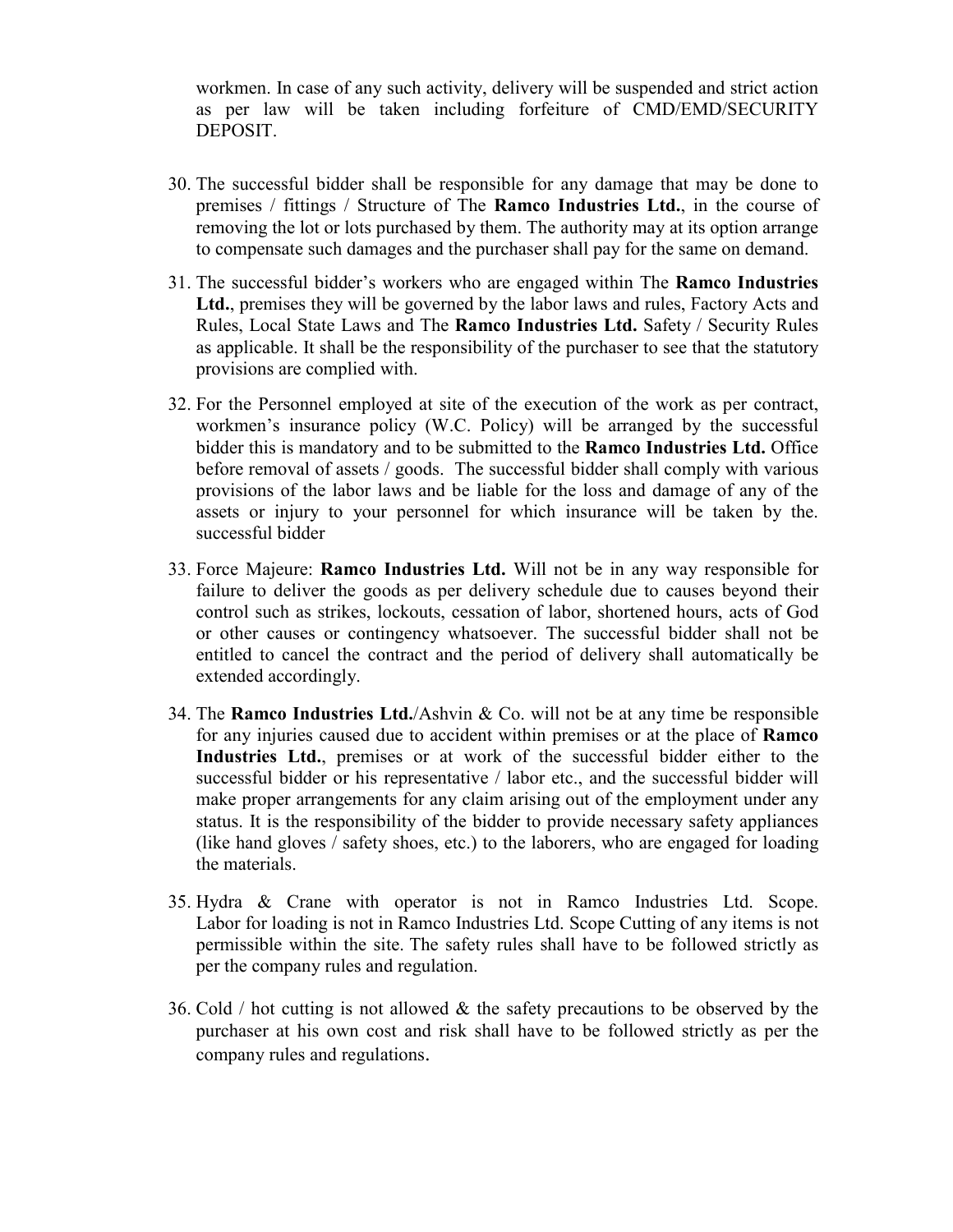- 37. Transportation for Hiring of Truck/Tempo/Other vehicle as per the Rules of State/Local Authority, Special condition, if any, will be announced /declared by the **Ramco Industries Ltd.**
- 38. If for any reason the sale is not confirmed/ postponed set aside, stayed, etc. The money will be refunded to Bidder without any interest.
- 39. In all matters related to this E-auction, **Ramco Industries Ltd.** Decision will be final and binding on to the Bidders.
- 40. Special condition, if any, will be announced / declared by the Auctioneer under the instruction of The **Ramco Industries Ltd** at the time of Auction

 **Ramco Industries Ltd. SD/-** 

**Authorized Signatory**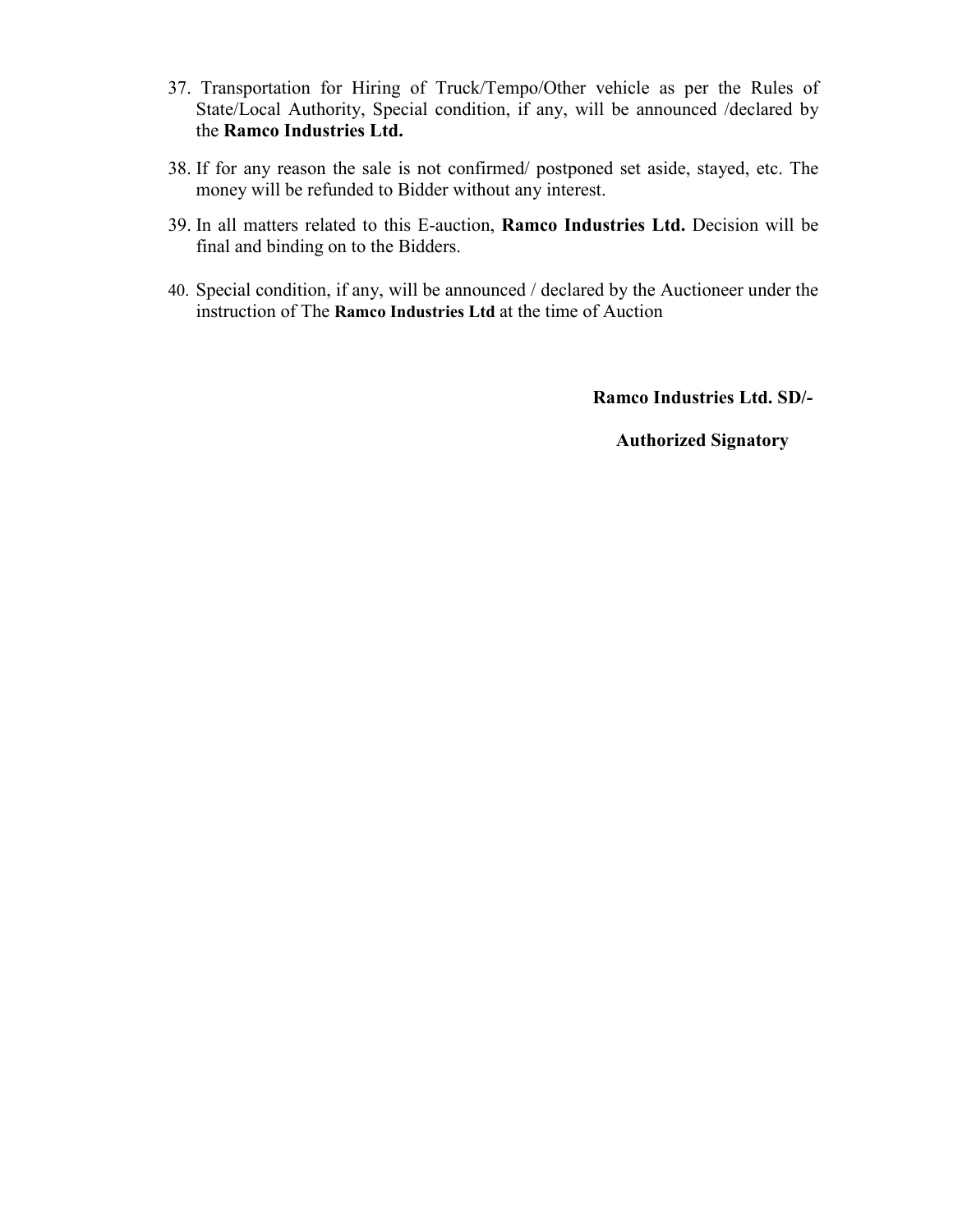#### **E-AUCTION REGISTRATION FORM (Submit on Company Letter Head)**

**DATE:**  $\blacksquare$ 

I/We hereby confirm having

İ

- 1) Gone through the all the above-mentioned terms and conditions and agree to take part in the Online Forward E-Auction for sale **CNC Machine** by **Ramco Industries Ltd.**
- 2) I have read the terms & conditions mentioned in the catalogue & I confirm that, I have understood the same very clearly. There is no ambiguity whatsoever & they are acceptable to me & shall be binding on me.
- 3) The decisions taken by representatives of **Ramco Industries Ltd.** As a Custodian/Principal in all respects shall be binding on me.
- 4) I also undertake to abide by the additional conditions if announced during the course of e-auction including the announcement of correction in catalogue and/or additions or deletions of items being offered for sale.
- 5) I note with due care that the Auctioneer shall be making the announcements of correction with the consent and knowledge of the Principal/Custodian and auctioneer shall not be liable for these last minute change.
- 6) Having inspected the material and satisfying the condition and type of the same, I/we agree to take part in this On-line Auction on an "AS IS WHERE IS BASIS" and "AS IS WHERE IT LIES BASIS" and "NO COMPLAINT BASIS"
- 7) I/We also understand that I/we am/are legally bound to purchase the material at the Price at which I/we place the bid.
- 8) I/we understand fully about the **Ramco Industries Ltd.** Policy and rules and Regulations and adhere to the disposal activity**.**

 USER ID *( if exists )* \_\_\_\_\_\_\_\_\_\_\_\_\_\_ Name of the Company \_\_\_\_\_\_\_\_\_\_\_\_\_\_\_\_\_\_\_\_\_\_\_\_\_\_\_\_\_\_\_\_\_\_\_\_\_\_\_ Contact Person(s) Designation  **Corresponding Address \_\_\_\_\_\_\_\_\_\_\_\_\_\_\_\_\_\_\_\_\_\_\_\_\_\_\_\_\_\_\_\_\_\_\_\_\_\_\_\_\_\_\_\_\_\_\_\_\_\_\_\_\_\_\_\_**   $\_$  , and the set of the set of the set of the set of the set of the set of the set of the set of the set of the set of the set of the set of the set of the set of the set of the set of the set of the set of the set of th  **GST No: \_\_\_\_\_\_\_\_\_\_\_\_\_\_\_\_\_\_\_\_\_\_\_\_\_\_\_\_\_\_\_\_\_\_\_\_\_\_\_\_\_\_\_ Phone No. Phone No.** *Phone No.* **<b>Phone No.** *Pax No.-***E** Mail *(compulsory for On Line Bidding)*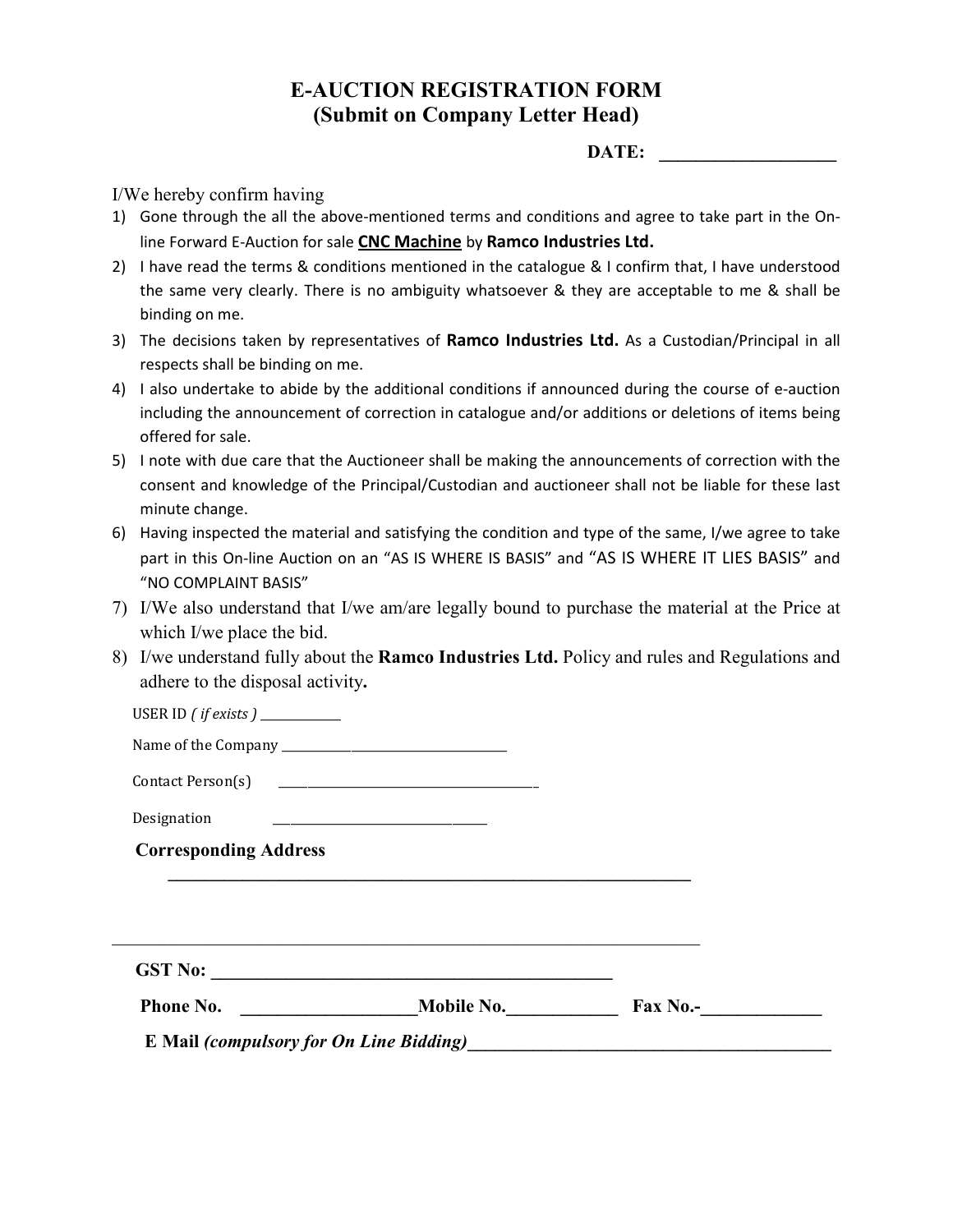### **PARTICIPATION IN E-AUCTION**

### **Are you familiar with E-Auction bidding YES/NO**

If NO, attending a Mock e-Auction with prior appointment is mandatory. And in an event the Mock e-Auction is not attended, NO COMPLAINTS will be entertained.

In the event of any above information being found in-correct/ in-complete the Participation shall be liable to cancellation by the **Ramco Industries Ltd.** At any time and I/we shall not be entitled to any claim for Refund arising from the same.

| Sec No. | DD/PO No. | <b>Bank Name</b> | <b>Branch</b> | <b>Dated</b> | <b>EMD Amount</b> |
|---------|-----------|------------------|---------------|--------------|-------------------|
|         |           |                  |               |              |                   |
|         |           |                  |               |              |                   |
|         |           |                  |               |              |                   |
|         |           |                  |               |              |                   |
|         |           |                  |               |              |                   |
|         |           |                  |               |              |                   |
|         |           |                  |               |              |                   |
|         |           |                  |               |              |                   |
|         |           |                  |               |              |                   |
|         |           |                  |               |              |                   |
|         |           |                  |               |              |                   |
|         |           |                  |               |              |                   |

**Note:** I/ We have inspected the Assets and read ALL the terms and conditions as well as special conditions of sale and offered bid unconditionally.

**Please note** that the Management of the **Ramco Industries Ltd.** Reserves the right to refuse the offer without assigning any reasons.

#### **Signature of Authorized Signatory of Bidder with Name, Designation and Company Seal**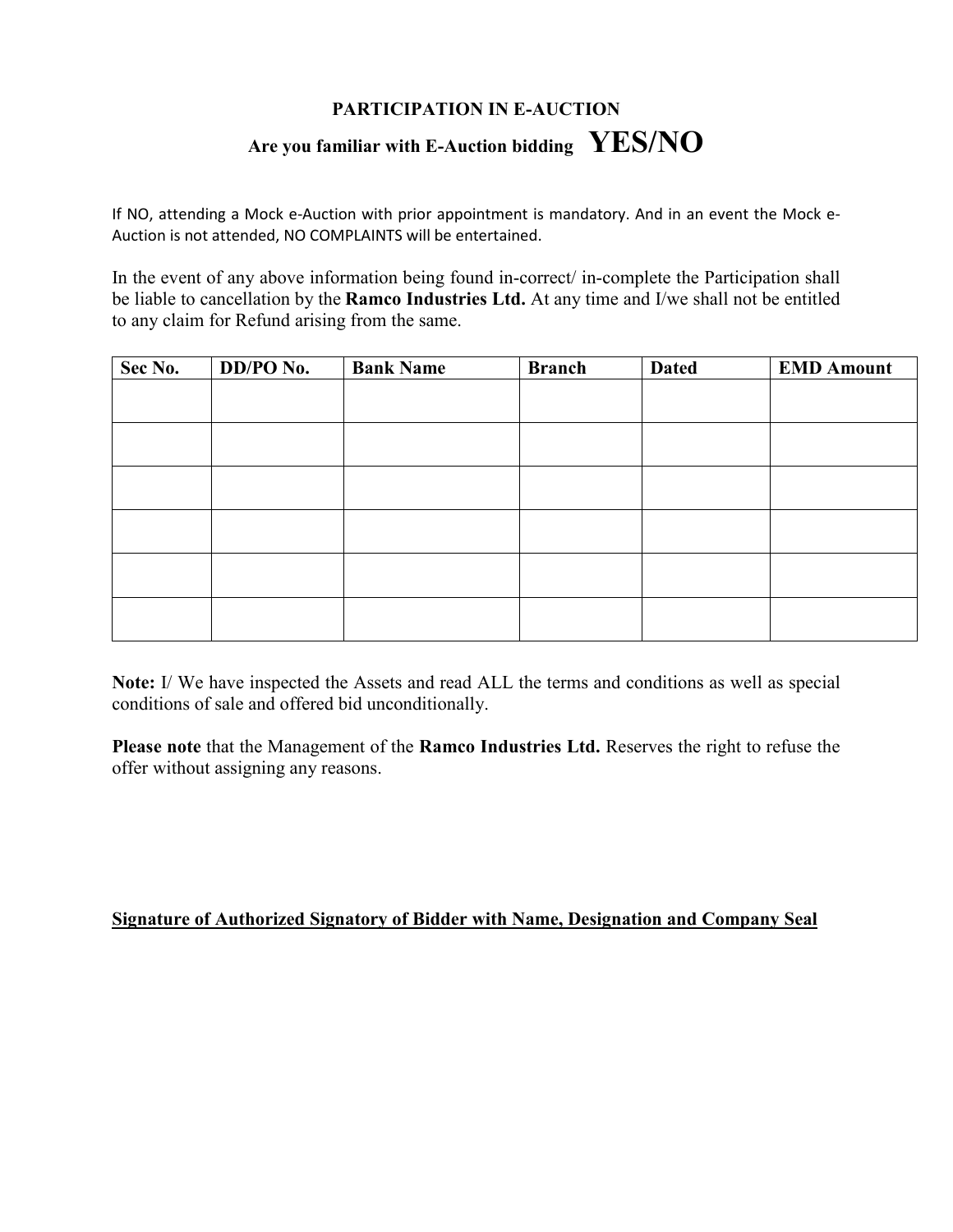### **SECTION 1 CMD Rs. 1,00,000/-**

#### **Address:- Ramco Industries Lomited Winterpet Post, Arakkonam Pin - 631005**

### **E-AUCTION Starting Time 11:30 AM to 12:45 PM**

#### **LOTS Sold on** "AS IS WHERE IS BASIS", "AS IS WHERE IT LIE BASIS" "NO COMPLAINT BASIS"

|              | Sr. No.   Product description                                                                                                                                                                                                                                                                                                                                                                                                                                                                                                                                                                                                                                                                                                                                        | Qty | <b>UOM</b> |
|--------------|----------------------------------------------------------------------------------------------------------------------------------------------------------------------------------------------------------------------------------------------------------------------------------------------------------------------------------------------------------------------------------------------------------------------------------------------------------------------------------------------------------------------------------------------------------------------------------------------------------------------------------------------------------------------------------------------------------------------------------------------------------------------|-----|------------|
| $\mathbf{1}$ | <b>5 AXIS CNC CUTTING MACHINE</b><br><b>MACHINE PARTS</b><br>Fagor 8055 Compact with 11" Color<br>Display<br>Built in Power Supply Module with<br>CPU.<br>CNC I/O with 40I/24O<br>$\bullet$<br>External I/O Module with 64I/32O - 2<br>Nos.<br>CNC Monitor Cable - 1 No.<br>Jog Panel Cable - 1 No.<br>CF Card for CNC.<br>Diverters for Inputs/Outputs - 5 Nos.<br>$\bullet$<br>Divertor to CNC Module Cables(3m)<br>٠<br>$-5$ Nos.<br>Power Supply for CNC - 1 No.<br>CNC On Contactor - 1No.<br>CNC ON/OFF Push Button - 1 No.<br>1.3 KW Yaskawa Servo Drives and<br>$\bullet$<br>Servo Motors $(X axis) - 2 sets$<br>1.8 KW Yaskawa Servo Drive and<br>$\bullet$<br>Motor $(Y axis) - 1 No$<br>1.8 KW Yaskawa Servo Drive and<br>Motor $(Z \text{ axis}) - 1$ No | 1   | Lot        |
|              | <b>CONTENTS</b><br>400W Yaskawa Servo Drives and<br>motors (C1 and C2 Axis) – 2 sets<br>12HP HSD Make Spinde Motors and<br>$\bullet$<br>15HP Delta make VFD - 2 Sets                                                                                                                                                                                                                                                                                                                                                                                                                                                                                                                                                                                                 |     |            |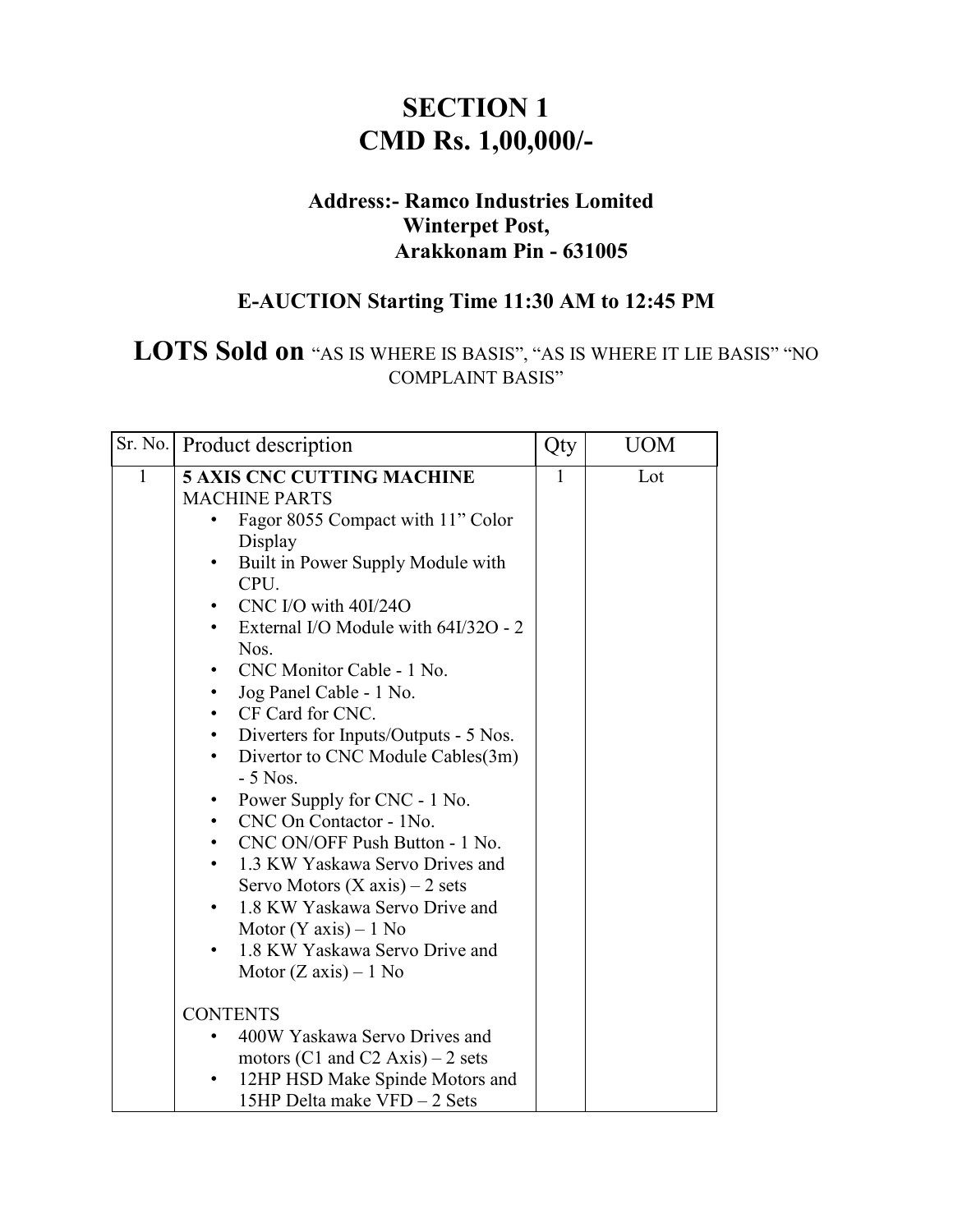| 15HP Vacuum Pump 4.5 m3/min with<br>٠                 |  |
|-------------------------------------------------------|--|
| Motor $-1$ Set                                        |  |
| Electrical Cabinet with Incomer<br>$\bullet$          |  |
| MCCB, Step down transformer,                          |  |
| <b>Contactors, Relay Modules</b>                      |  |
| Kableschleff make Cable drag chain<br>$\bullet$       |  |
| $150 \times 50x$ 3 mtrs                               |  |
| Shielded power cables $15 \text{ m}$ trs $-8$         |  |
| sets                                                  |  |
| Encoder feedback cables $15 \text{ m}$ trs $-8$       |  |
| sets                                                  |  |
| Multicore control cables $15 \text{ m}$ trs $-3$<br>٠ |  |
| <b>Sets</b>                                           |  |
| Tool changer $-2$ Sets<br>٠                           |  |
| Vaccum pad bed arrangement for<br>$\bullet$           |  |
| keeping and holding the object                        |  |
| Rack and pinion arrangement for X<br>$\bullet$        |  |
| axis movement                                         |  |
| Lead screw arrangement for Y axis<br>٠                |  |
| movement                                              |  |
| Guide arrangement for Z axis<br>٠                     |  |
| movement                                              |  |
| Other Mechanical Parts (Cutter<br>$\bullet$           |  |
| mounting assembly, Pneumatic                          |  |
| cyclinders, Pneumatic valves, Etc)                    |  |
|                                                       |  |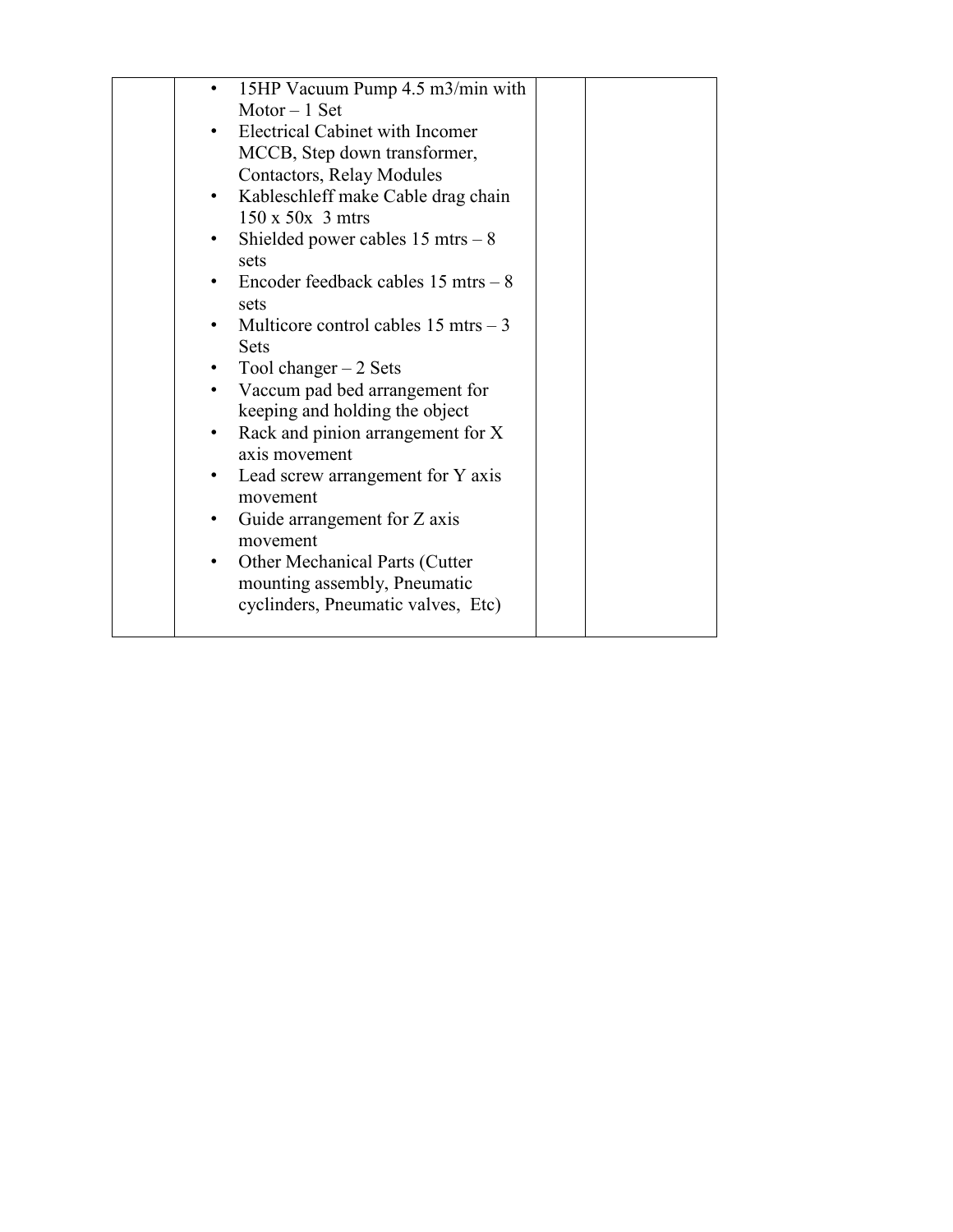### **SECTION 2 CMD Rs. 1,00,000/- E-AUCTION Starting Time 11:30 AM to 13:00 PM**

### **LOTS Sold on** "AS IS WHERE IS BASIS", "AS IS WHERE IT LIE BASIS" "NO COMPLAINT BASIS"

Address:- Ramco Industries Limited Plot No SPL –B, RIICO Industrial Area, Keshwana, Tehsil- Kotputli, Pin - 303108

| Sr.<br>No.   | Product description                                                              | Qty          | <b>UOM</b> |
|--------------|----------------------------------------------------------------------------------|--------------|------------|
| $\mathbf{1}$ | <b>CNC Cutting machines</b>                                                      | $\mathbf{1}$ | Lot        |
|              | <b>SPECIFICATIONS</b>                                                            |              |            |
|              | <b>BWM-C5102AE (Centek - 5'X10' table - 2</b>                                    |              |            |
|              | spindle - ATC)                                                                   |              |            |
|              | <b>Moving bridge Type CNC Machining</b>                                          |              |            |
|              | <b>Center</b>                                                                    |              |            |
|              | ** Machine specification                                                         |              |            |
|              | - Table size: $1550 \times 3050$ mm(5x10ft) 1 pc<br>- Working height: Max.200 mm |              |            |
|              | - Rapid speed X&Y: 60 m/min                                                      |              |            |
|              | Z Axis: 20 m/min                                                                 |              |            |
|              | - Spindle type : ATC Air cooling (HSD)                                           |              |            |
|              | - Spindle speed: 1000 - 24000 RPM                                                |              |            |
|              | - Tool change mode: DRUM type ATC, 8                                             |              |            |
|              | stations,                                                                        |              |            |
|              | with Aluminum alloy tool grippers<br>2 set                                       |              |            |
|              | - Spindle power & Q'ty: 12HP(9w) 2 pc                                            |              |            |
|              | - Vacuum pump power: 15 HP (11.25kw) 1                                           |              |            |
|              | set                                                                              |              |            |
|              | - CNC controller: OSAI 10/510S 1 set                                             |              |            |
|              | - Tool holder for router bits : ISO-30 8 pc                                      |              |            |
|              | - Collect for router bits, $ER-32: 12 \text{ mm } 4$                             |              |            |
|              | pc                                                                               |              |            |
|              | $\therefore$ 16 mm 4 pc                                                          |              |            |
|              | - Table reference fence : Positioning air                                        |              |            |
|              | cylinder 4 pc                                                                    |              |            |
|              | - C axis: Tool Rotate Mechanism 2 set                                            |              |            |
|              | - vacuum zone : one                                                              |              |            |
|              | - Tool kits, Operation Manual 1 set                                              |              |            |
|              | - Packing Pallet                                                                 |              |            |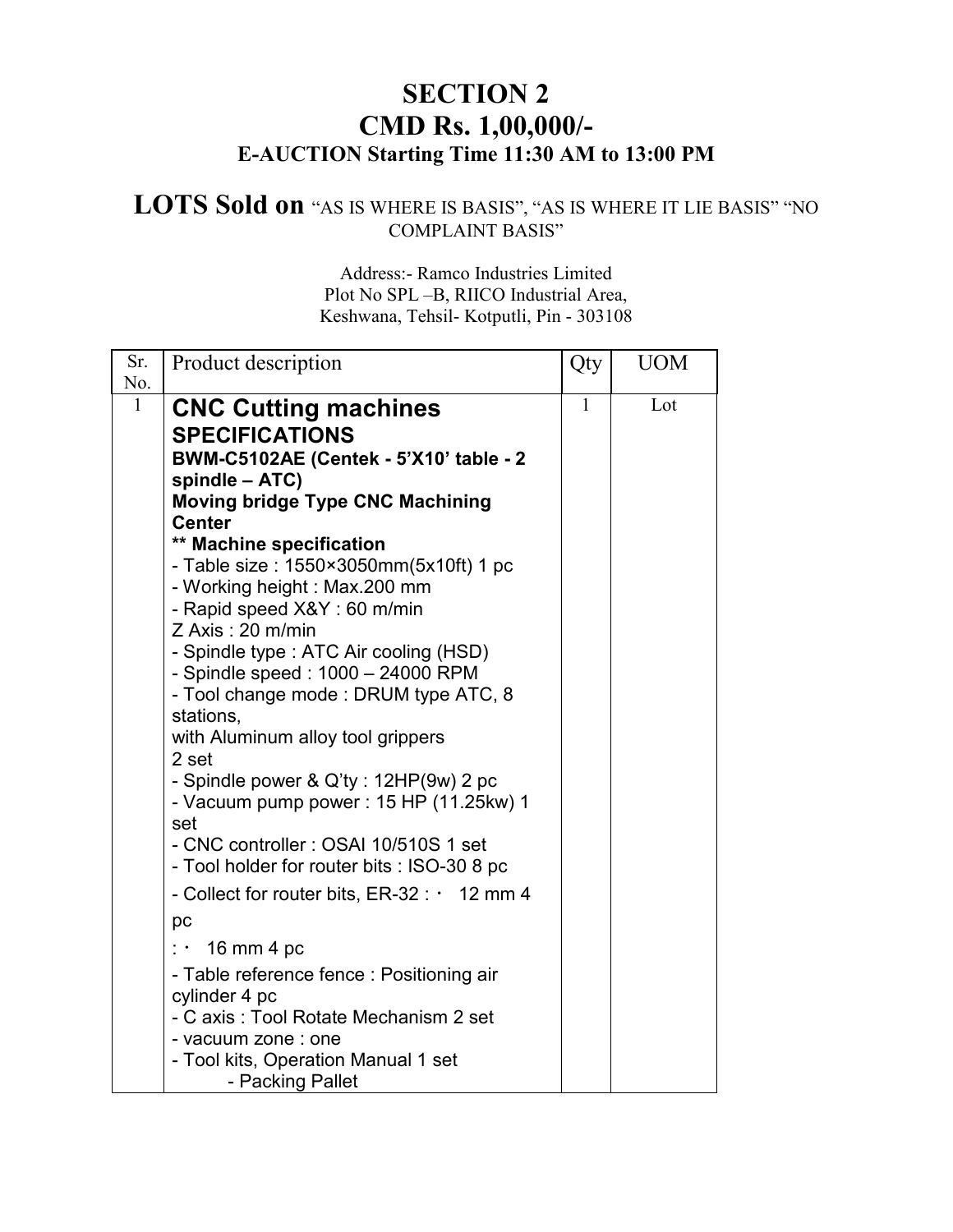### **5 AXIS CNC CUTTING MACHINE LYING AT Arakkonam plant (Section 1)**

### **ELECTRICAL PANEL**



### **MACHINE SIDE VIEW WITH PANEL AND SUCTION**

**BLOWER** 

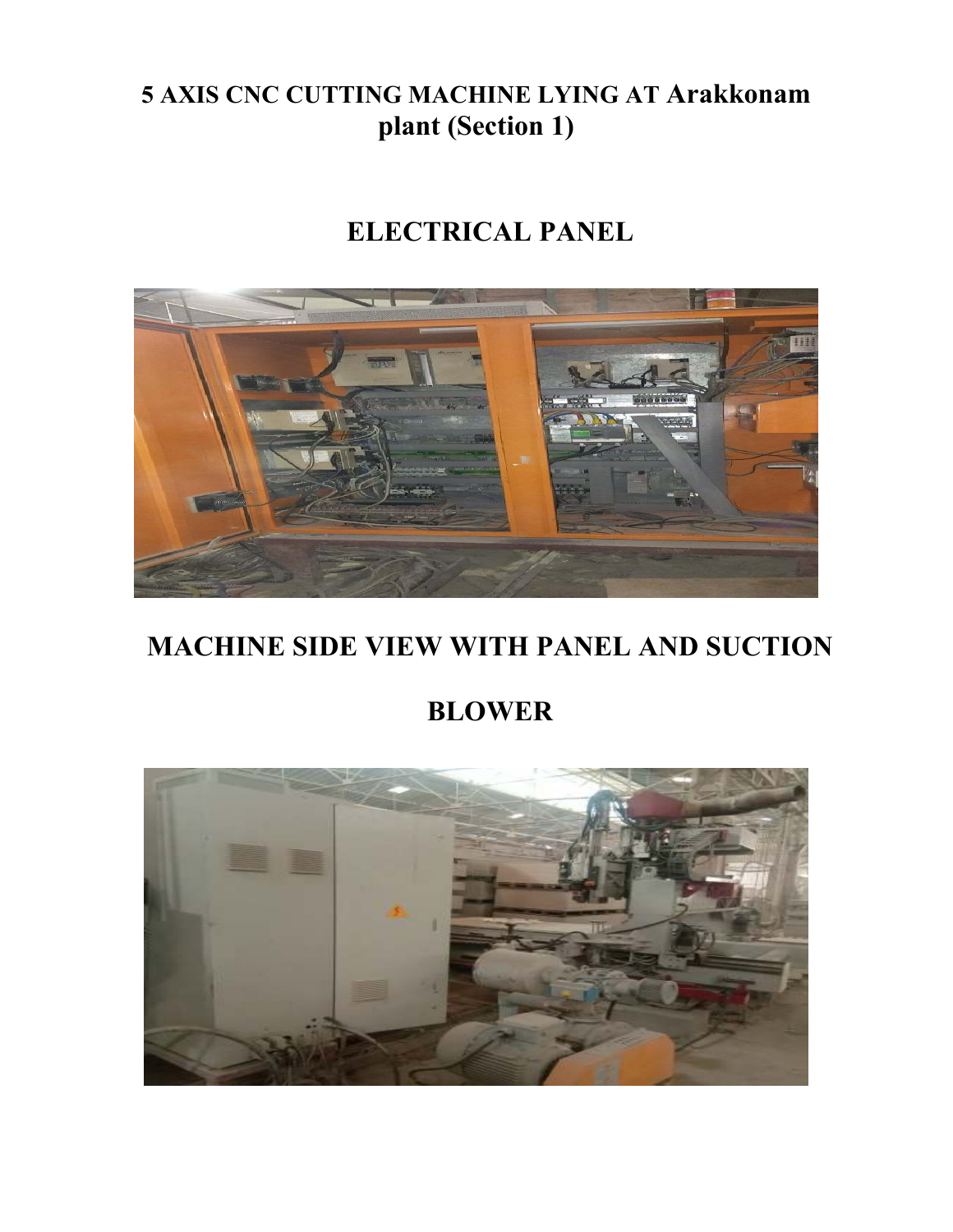### **MACHINE BACKVIEW**



## **MACHINE SIDE VIEW**

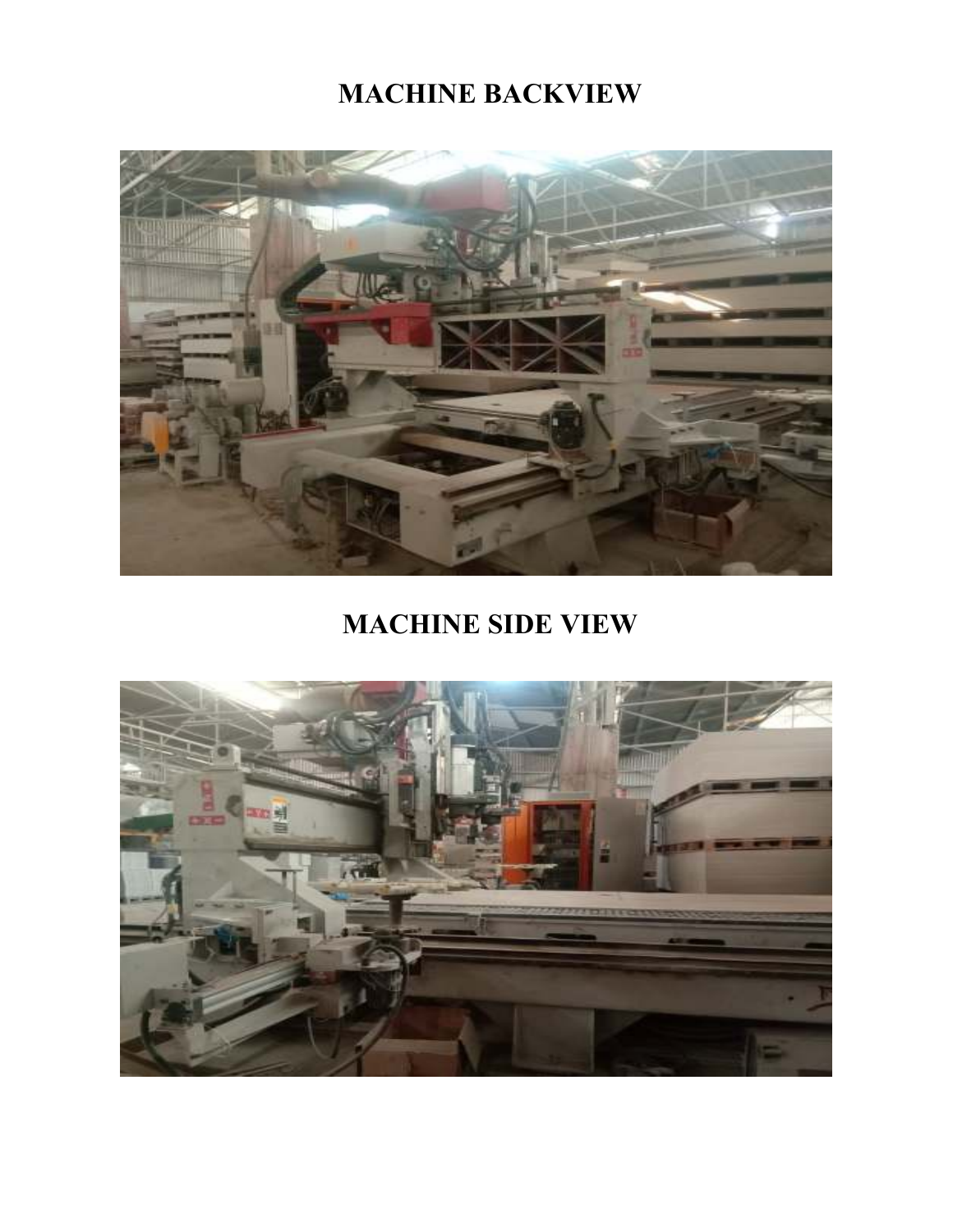## **SPINDLE MOTORS**



## **MACHINE FRONT VIEW**

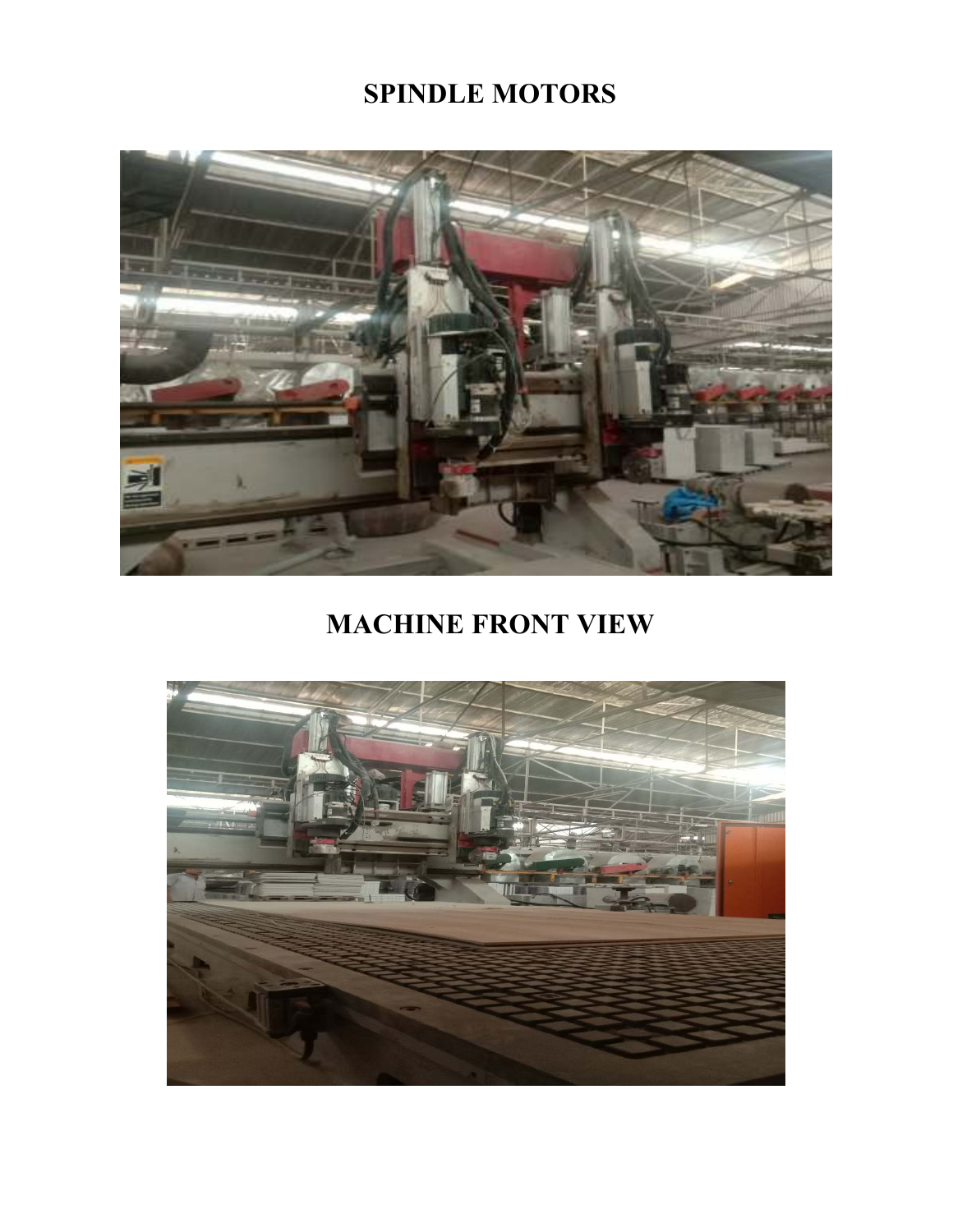## **Z AXIS SERVO MOTOR AND SPINDLE MOTORS**



**CNC CONTROLLER DISPLAY** 

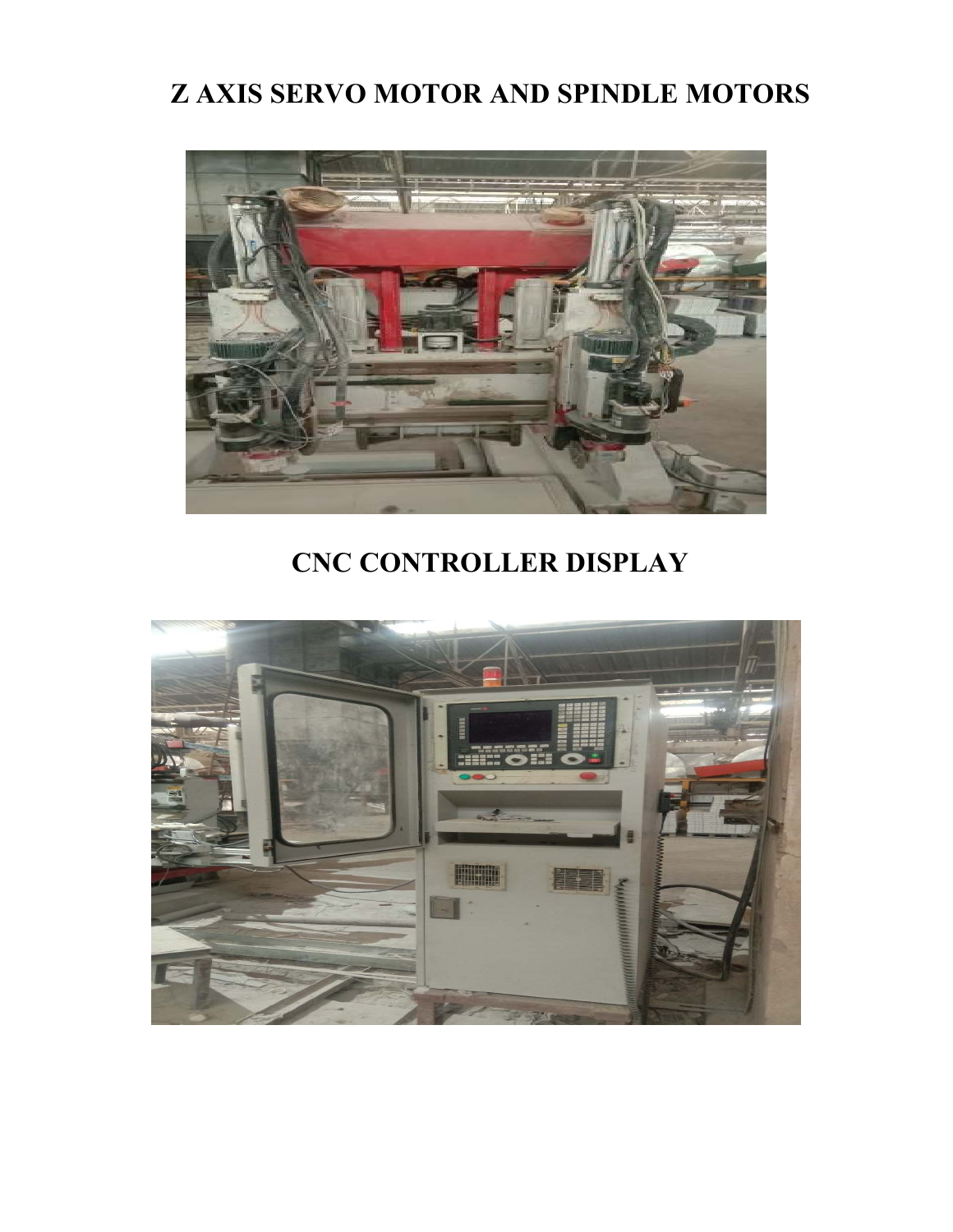### **CNC CONTROLLER NAME PLATE**

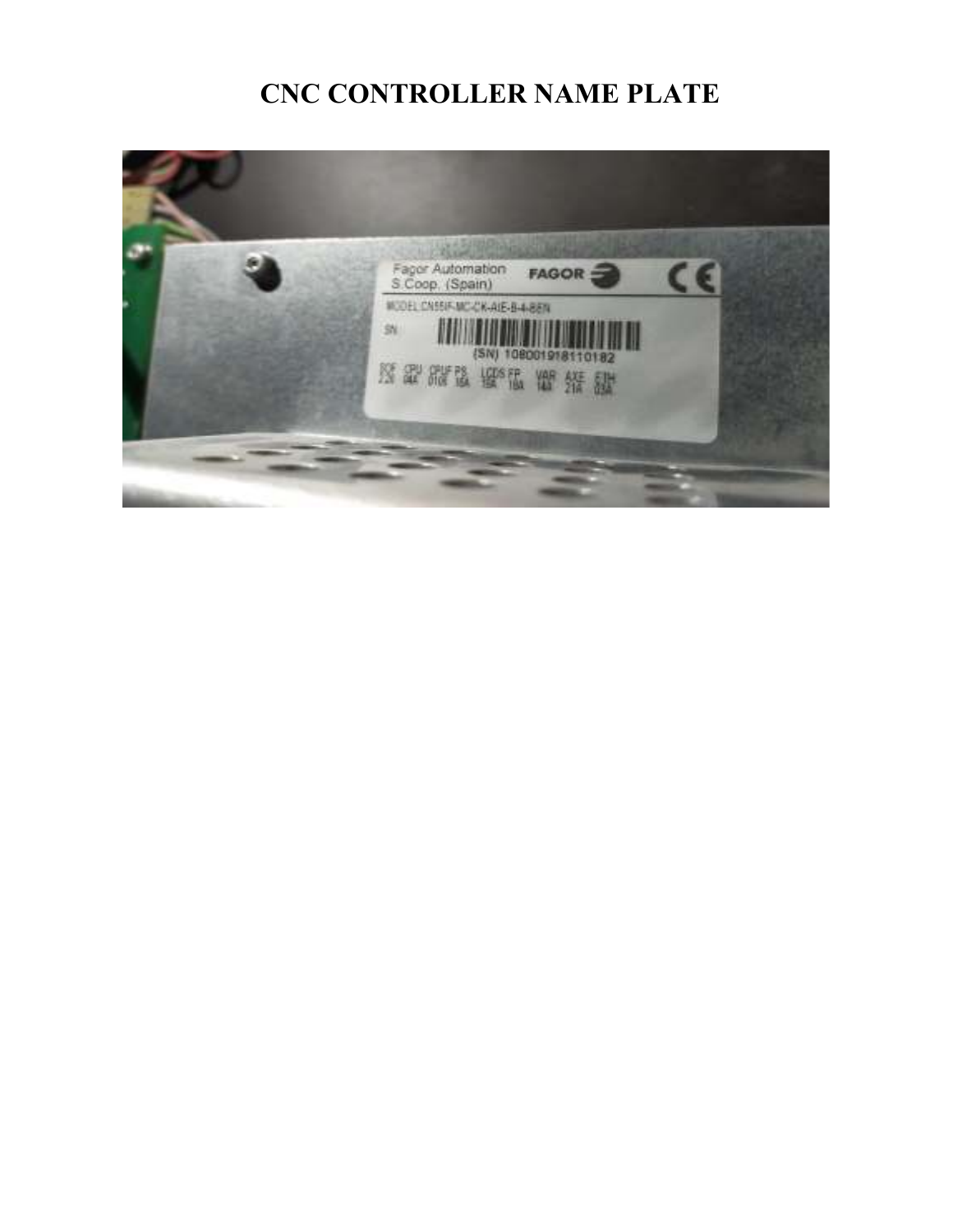### **X,Y,Z AND C AXIS SERVO DRIVES NAME PLATE**

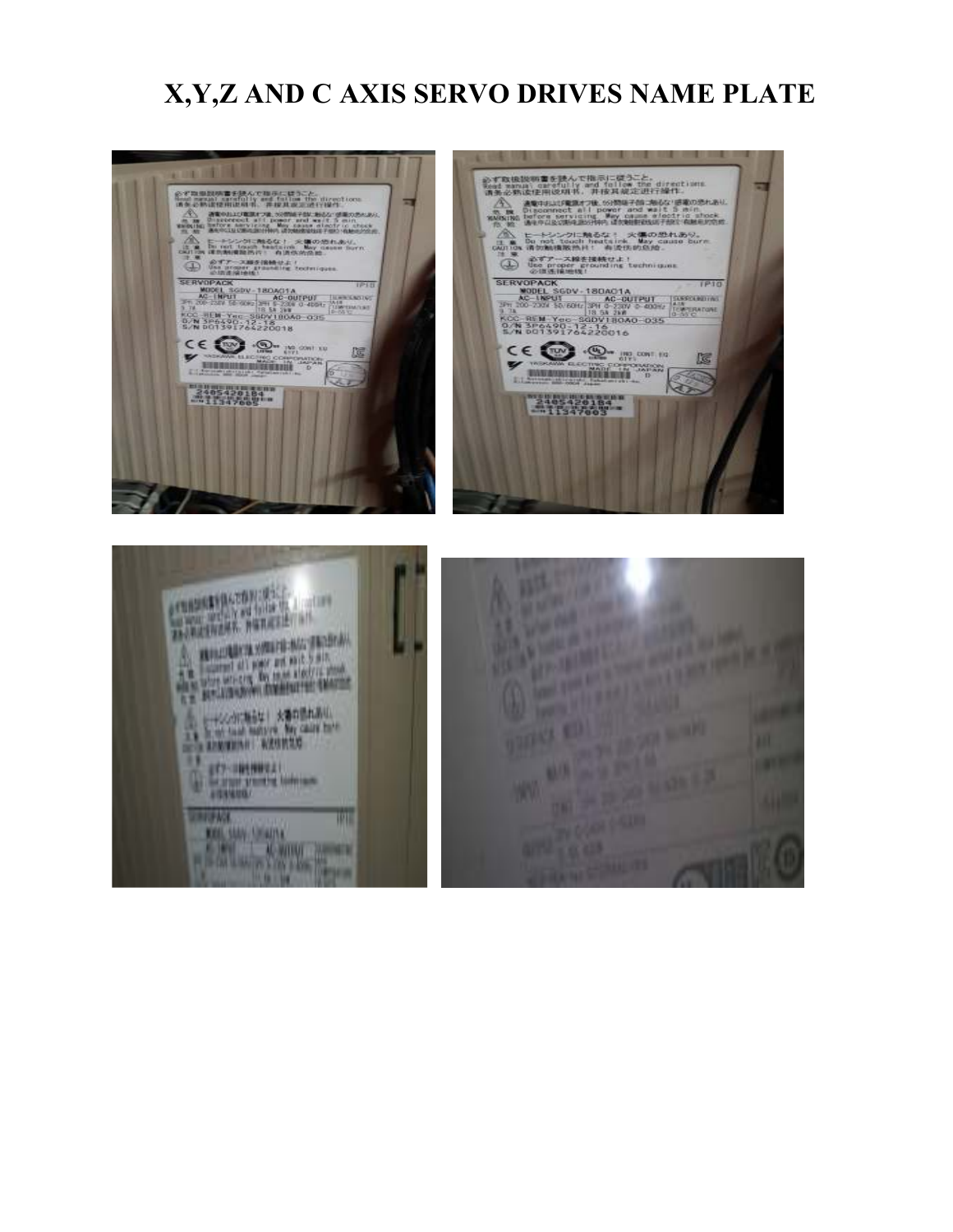

### **SERVO DRIVE,SERVO MOTOR AND SPINDLE VFD**

### **NAME PLATE DETAILS**

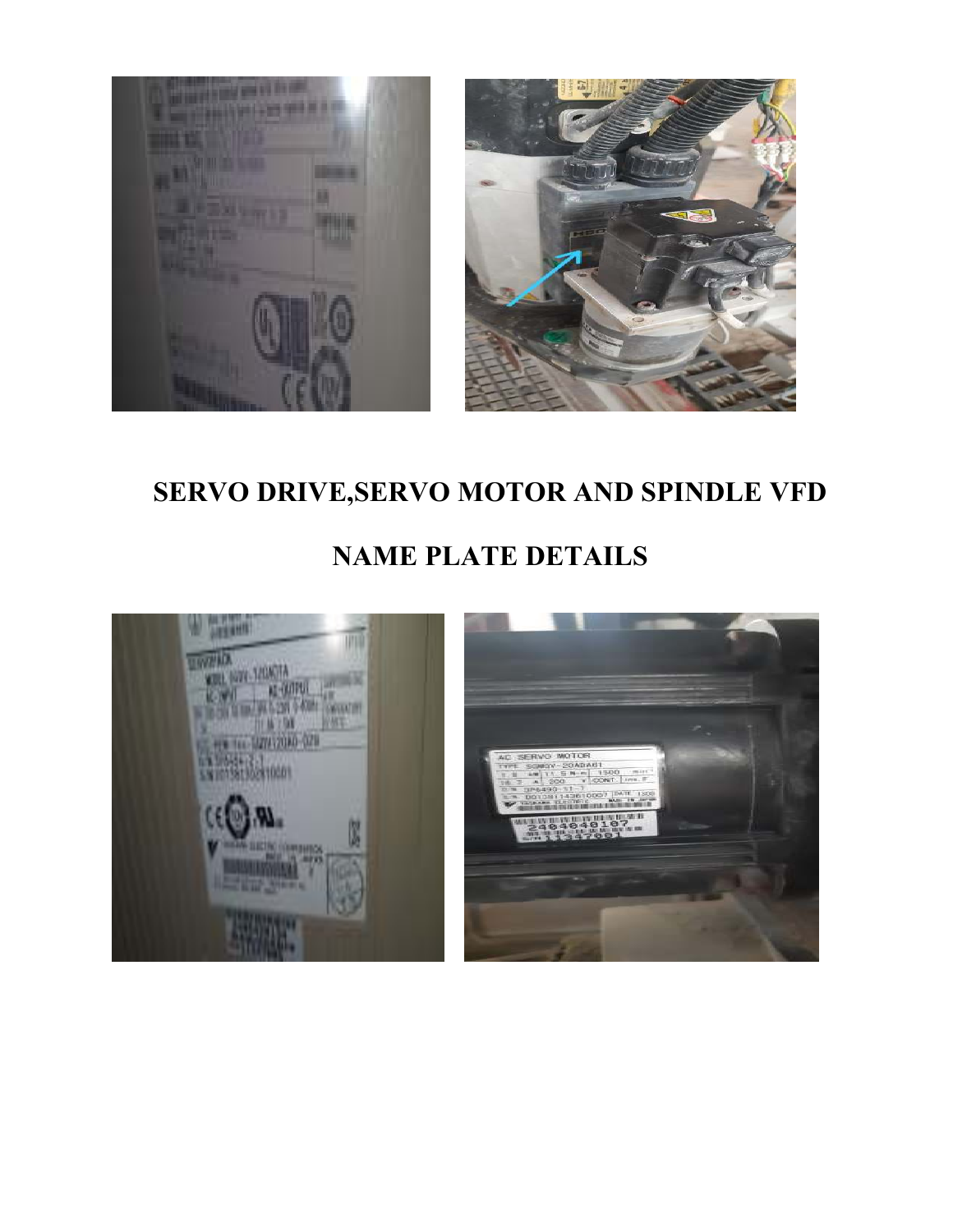![](_page_19_Picture_0.jpeg)

![](_page_19_Picture_1.jpeg)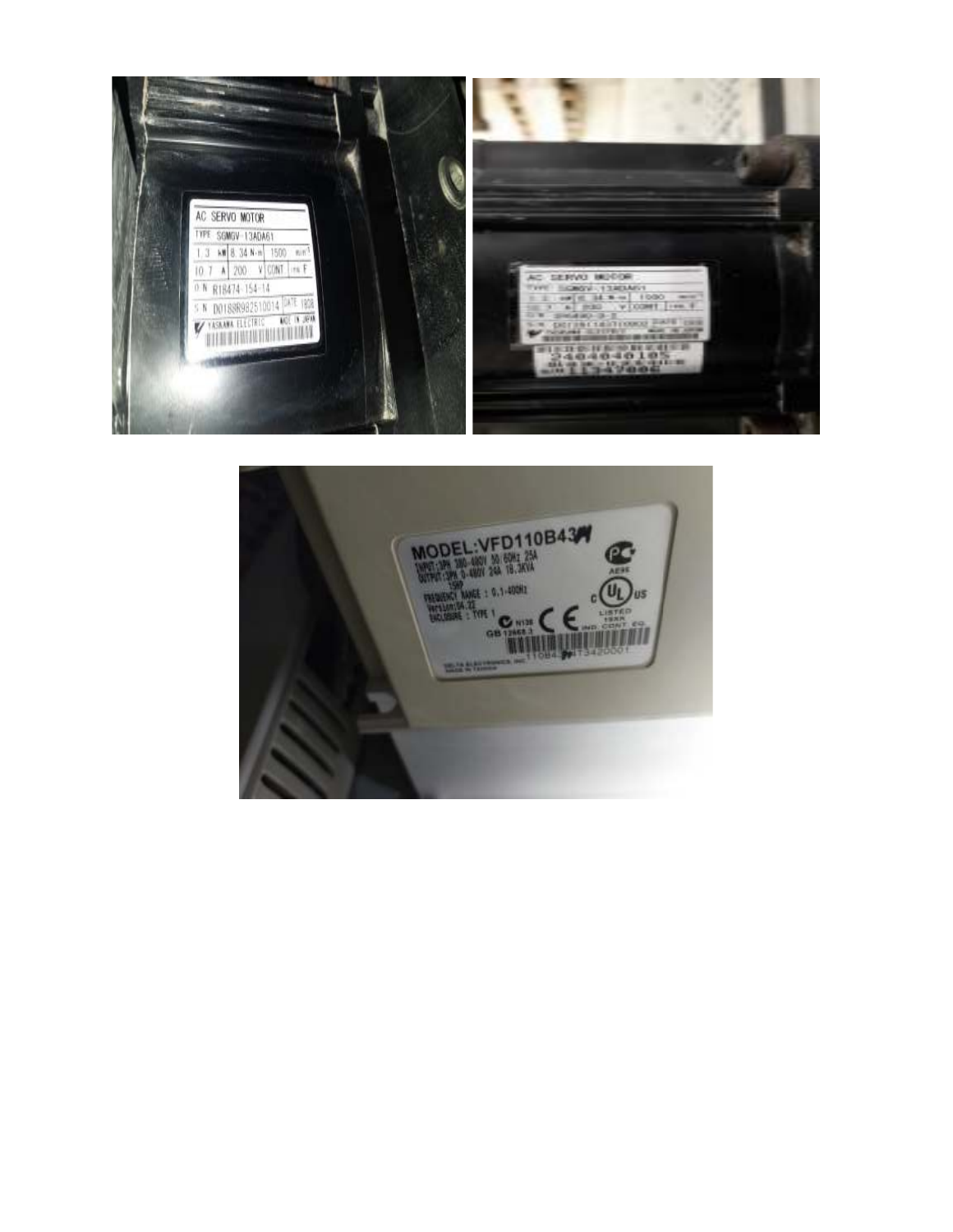**CNC Cutting machines available at Kotputli (Section 2)**

![](_page_20_Picture_1.jpeg)

![](_page_20_Picture_2.jpeg)